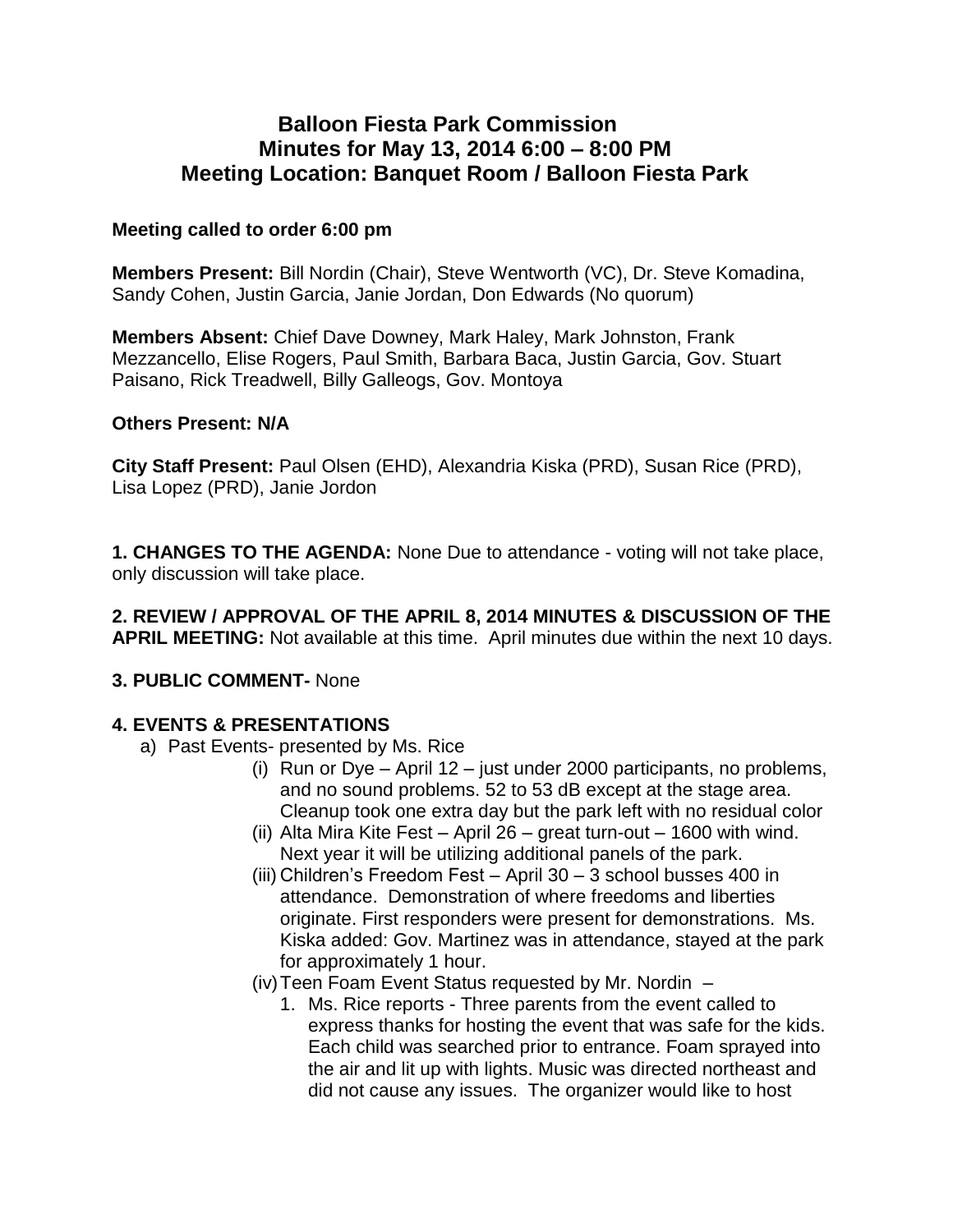additional events. Upcoming events would not be foam, but would have music. Once organized they will be presented to commission. Parental chaperones were present and remained at the event.

- 2. Mr. Nordin would like to encourage additional events similar to the one described. The foam party held at Expo New Mexico had an approximate attendance of 3000 people. Approximate ages were 16 to 30. Primary difference was that there was no alcohol served at this event.
- (v) Running of the Chihuahuas May 4 Great turn-out, expected attendance was 500. Actual attendance was approximately 1300 with over 300 entries. This event coincides with Cinco de Mayo, and has already been scheduled for next year.
- b) Future Events
	- (i) Celtic Festival Setup will begin May 14. Event organizers will share time with daily users of the Park. North end of the park used. Event dates May 17 and 18<sup>th</sup>. Two or three stages will be added in order to host more dance competitions. . Sheep shearing and herding has been eliminated from the events lineup.
	- (ii) ABQ Wine Festival May 24-26 Memorial weekend. Section of the park used D4. Changes include, entrance to the park will now be the North entrance.
	- (iii) Fetch N Release May 3. Dog rescue event
	- (iv)Tour de Cure May 31 Bicycle event
	- (v) Discount Tire Co. Picnic June 1 Location D1
	- (vi)Rock N Glow June 7 No color associated participants are the ones that are painted. Then they use black lights. Event organizers will have three satellite music areas. Meeting is scheduled to discuss noise control.
	- (vii) Heart Walk June 7 Balloon Fiesta Parkway will be used. Event is tied into use of the building that is located at the top of the hill. Police support is scheduled.
	- (viii) Hope Christian School Prom event details requested by Mr. Nordin.
		- 1. Ms. Rice reports: more than one school has hosted a prom at our facility very popular with charter schools. 21 bookings are scheduled for the month of June for Fiesta on the Green for various events.
- c) Events presented -discussion only items will be voted on at the June meeting.
	- (i) Freedom Fourth July 4, 2014 refer to staff report supplement. Standard operating procedure. Layout map is not ready for presentation at this time. No changes to report, meetings will begin week of May 19. Golf training center will be closed. Traffic will be handled the same as it has been in years past. Possible second beer garden to be located in the middle of the field- D4.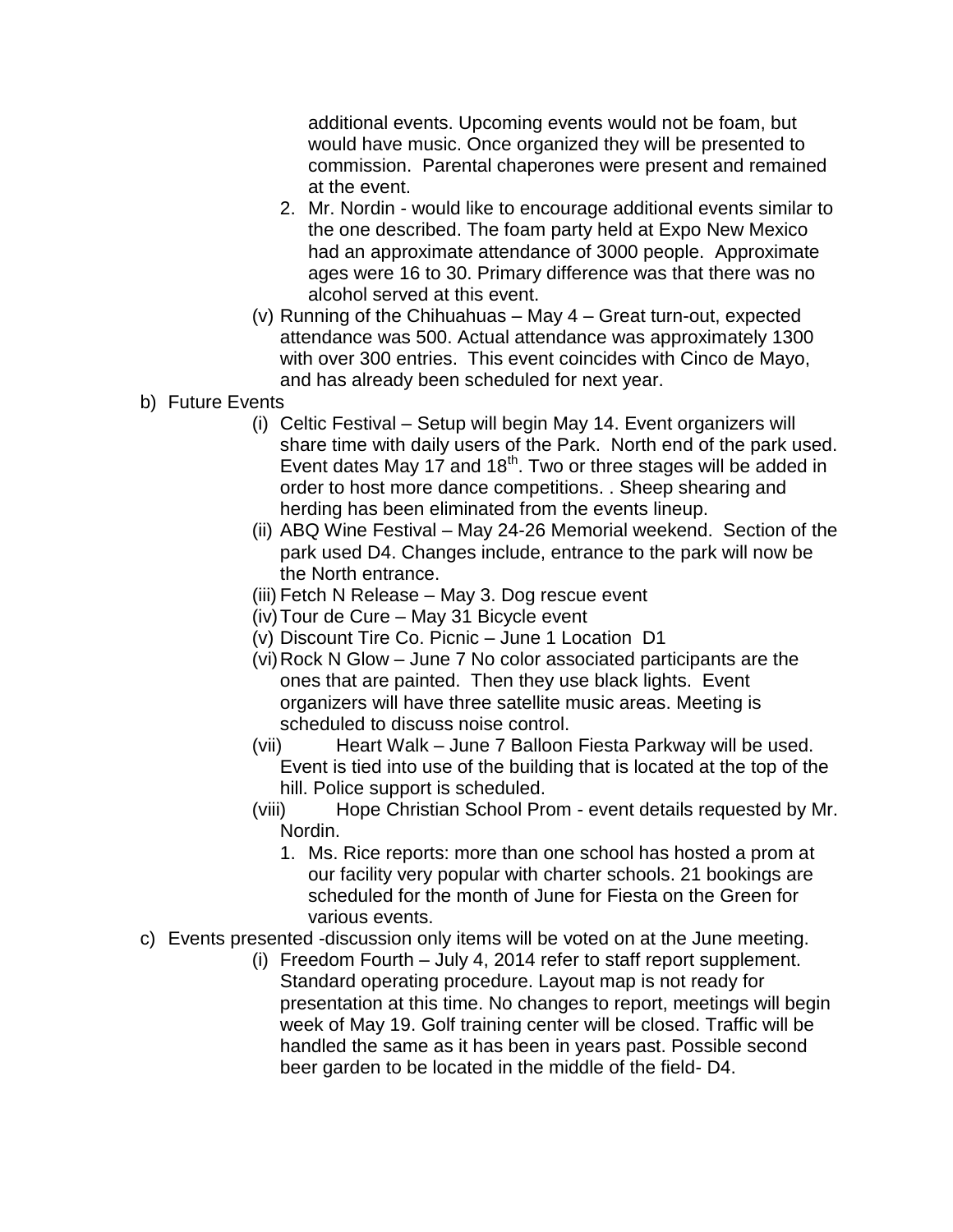- 1. Additional information by Ms. Kiska Entertainer scheduled is Wynona Judd.
- 2. Inquiry by Mr. Nordin Advertisement of the facilities (FOG and BFP) at events like Freedom  $4<sup>th</sup>$ ?
	- a. Ms. Rice responds At this time we are turning people away because we are so busy. However, in agreement that advertisement of our facilities could be done.
- (ii) Family Fun Fest July 20, 2014 Hosted by Blue Plate Special to benefit the Big Brother Big Sister organization. Location: D1, Event will have a beer garden, botchy, games and music. Item is presented because it will have alcohol.
	- 1. Mr. Nordin asks if any questions regarding event: Mr. Wentworth would like clarification on the amount of toilet facilities available for the amount of people.
	- 2. Ms. Rice: Event will also being using GTC facilities in addition to the rental facilities which should cover the need.
- (iii) Rebel Donut Dash August 30, 2014- Obstacle race course fashioned after doughnuts. No digging possible blowups. Beer garden will be on-site. Approximately 3000 in attendance.
- (iv)ABQ Beer Dash May 9, 2015- Event recommended by the Albuquerque Police Department. Four breweries will be represented within the beer garden. Location D4. No color involved. Full price will be charged because it is a for profit events. Race director is experienced.

# **5. REPORTS AND UPDATES**

- **a) Department of Municipal Development**
- b) **Albuquerque International Balloon Museum** Presented by Mr. Cohen
	- i) Public Art Piece Sky Portal
		- (1) Item being built. Should be ready by July
	- ii) Water Feature has been received but not installed due to funding issues (1) Mr. Nordin request additional details. Mr. Wentworth would like a
		- description of the item itself. (a) Mr. Cohen: Feature is an outside water feature. It is spherical in shape and has etchings of continents and countries. It is meant to honor international ballooning. It is not large or intrusive in size. This is the first step in development of the property. It will be located on the west side of the building near the plaque area that honors Richard Abruzzo and Carol Rhymer Davis near the grass area and sidewalk.
	- iii) Budget Increase of \$150,000.00 to the operating budget.
		- (1) Allows a balanced budget vs. operation in the red.
		- (2) Special revenues will be kept and reinvested into the museum
		- (3) \$60,000 for museum education budget.
		- (4) Pending City Council approval
	- iv) Upcoming Events: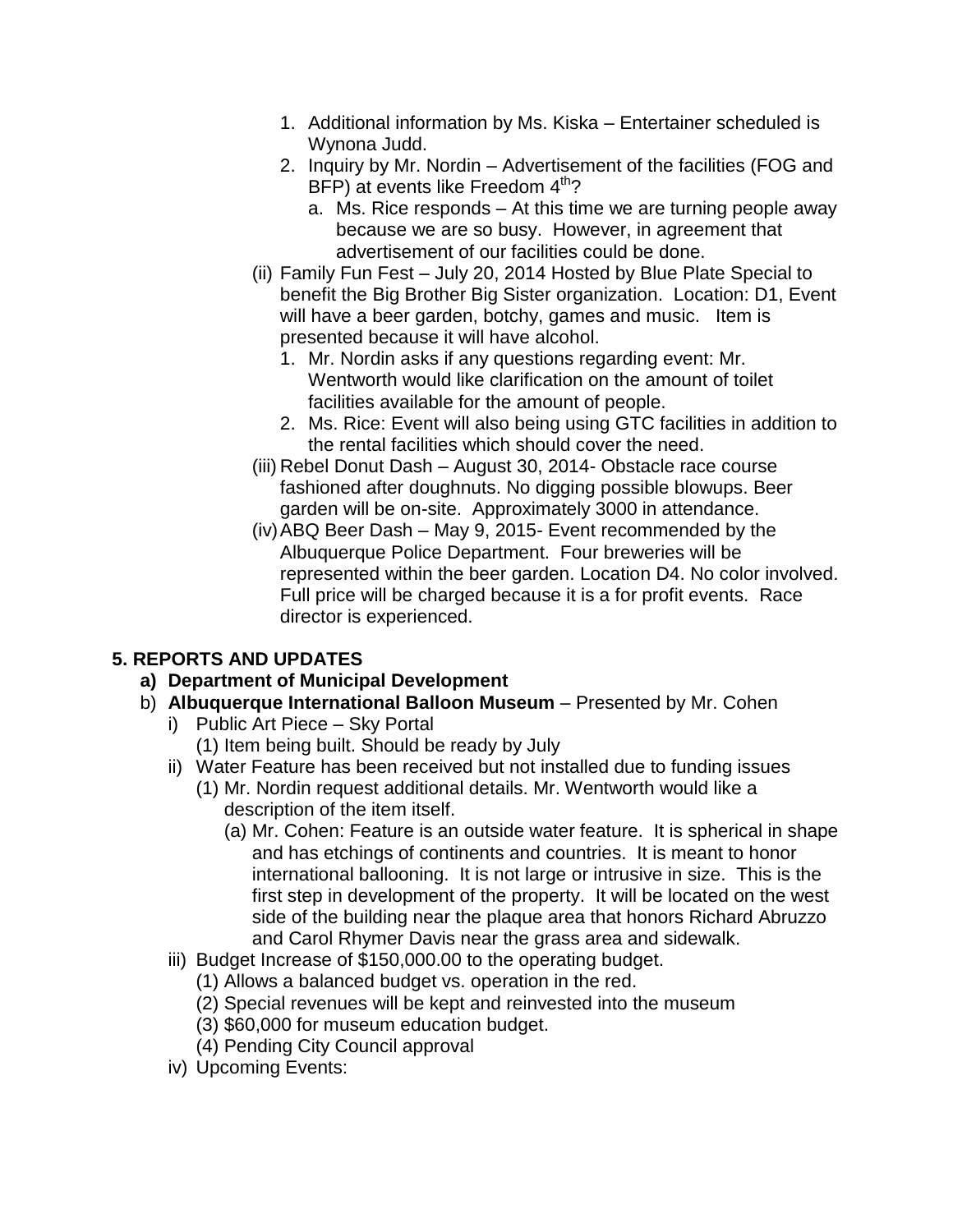- (1) Summer Events to kick off on June 11, with Stories in the Night Sky and the Albuquerque Concert Band Series.
- (2) Folk Fest Date of event June 7
- (3) YWCA fundraising events May 24
- v) Mr. Nordin calls for any questions that need to be posed to Mr. Cohen
	- (1) Mr. Wentworth offered congratulations on the increased budget.
		- (a) Mr. Cohen reports budget cuts that happened 2009.
			- (b) Museum is judged by attendance and revenues.

### **c) Albuquerque International Balloon Fiesta**

- i) Mr. Nordin: Inquiry on any future projects to be built within the next 4 to 5 months.
	- (1) Ms. Jordan Gate 4 improvements. Response is unable to decipher on the audio file.
- ii) Mr. Wentworth Inquiry on paving projects
	- (1) Ms. Jordan: Response is able to decipher on the audio file.
- iii) Mr. Wentworth Inquiry on Balloon Safety in light of the recent accident in another part of the country.
	- (1) Mr. Edwards. FAA not reactionary and doesn't recognize balloonist. Pilot restrictions are a possibility but unlikely.

Dr. Komadina – Commercial Ride Operators will be the most affected. They have the most problems. If commercial ride operators did not participate in balloon fiesta it would not be a large impact. Estimated less than 20 balloons.

Ms. Jordan – Afternoon thermals are not favored by pilots in Albuquerque.

## **d) Events: Art in the Tribute Area**

- No comments
- **e) Environmental Health Department –** Mr. Olson Reporting
	- **i)** Alarm issues but no break ins
	- **ii)** Ms. Rice requests status on the pickup of a dumpster from Solid Waste **(1)** Mr. Olson they have not contacted him yet.
- **f) Parks and Recreation –** Ms. Rice and Ms. Kiska Reporting
	- i) Ms. Kiska reporting on behalf of Mr. Flores
		- (1) Sid Cutter Pilots Pavilion- Update EPC Approval on April  $10^{th}$ .
		- (2) Design showing vendor concourse has been removed from the EPC approval.
			- (a) Project will move forward pending consideration of the Commission's approval
		- (3) Mr. Chris Green will be submitting to the Development Review Board (DRB) the plan for final signoff later this month (May)
		- (4) Time line to build
	- ii) Sid Cutter Memorial update- Ms. Kiska on behalf of Mr. Flores The Project is being coordinated with the Albuquerque International Balloon Fiesta and this Commission. Statue location Southwest area of the Pavilion. Sandy Rivera is the sculptor. Plan should go out for bid by end of summer.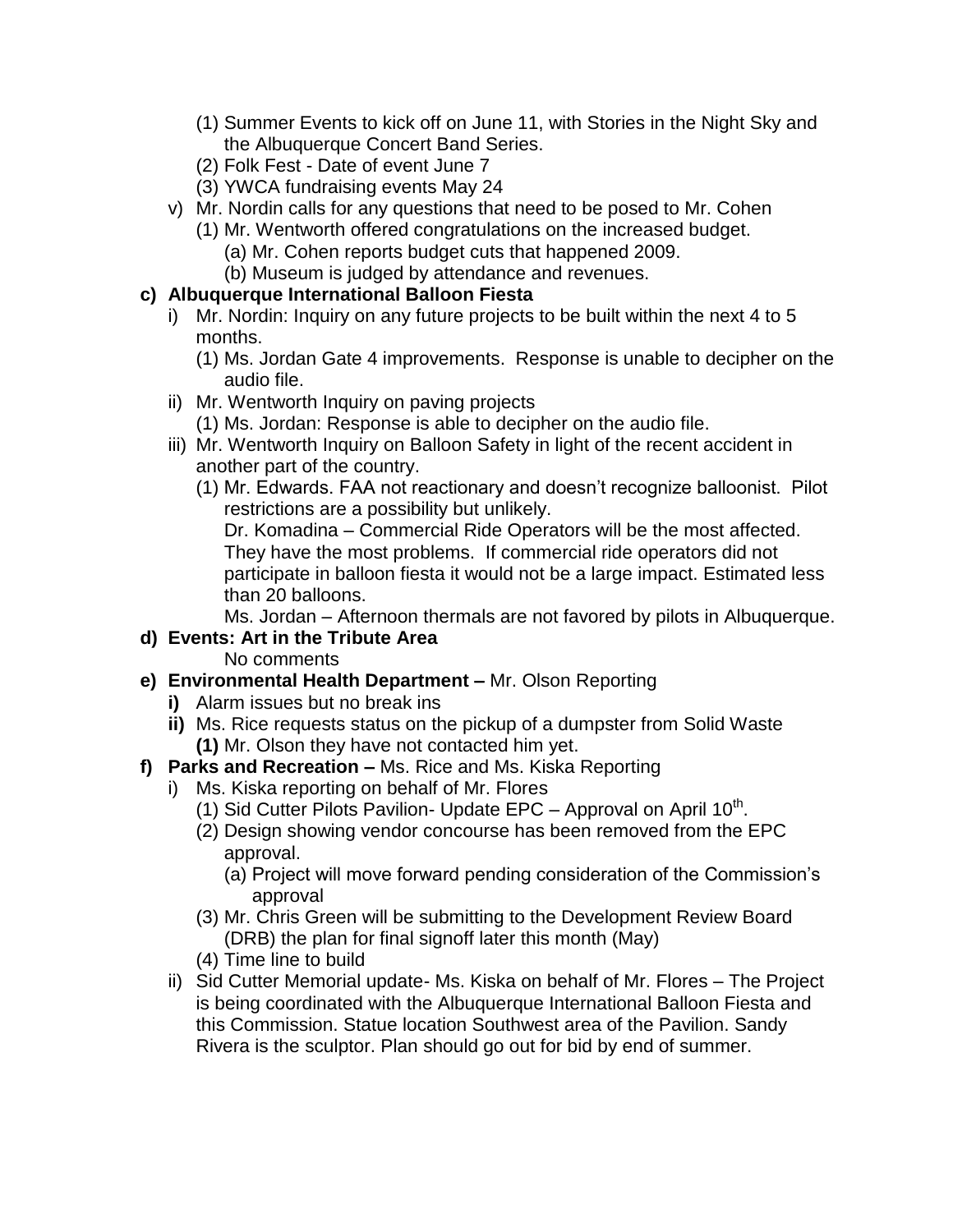- (1) Mr. Nordin: The plans that were approved by the EPC were not the plans that the Commission approved during the April Meeting. Vote 6 to 3 the plans that were approved did include the vendors concourse.
- (2) Ms. Baca and Mr. Wentworth had a negotiation discussion after the April Commission meeting. During that discussion, Mr. Wentworth stated that the neighborhoods would appeal the decision of the Commission vote. Mr. Wentworth confirmed that the Alameda North Valley Association Board of Directors agreed with the decision to appeal the case if need be. There was agreement by the Parks and Recreation Department that references to Administrative Approvals would be removed from the Environmental Planning Commission application. This decision by the Parks and Recreation Department went against the vote by the Balloon Fiesta Park Commission made at the April 8, 2014 meeting when there was a 6-3 vote to approve the submittal. See attached changes that Mr. Wentworth provided.
- (3) Mr. Nordin asked if any other comments: Mr. Wentworth stated he objected to the manner in which the EPC submittal process was handled by the Parks and Recreation Department.
- (4) Command Center Break in Reporting Ms. Rice
	- (a) All windows except one broken, crow bar vandalism.
	- (b) Event Date: APS Spring Break
	- (c) Resolution: All windows have been replaced with tempered glass.
	- (d) Gate 1 has been upgraded with a 12 inch foundation as well as upgrades to Gate 16.
	- (e) New swing gate at the top of the hill Reflective tape used for safety. 36" opening at the gate is for the use of cyclists.
		- (i) Mr. Wentworth tape is a matter of safety not aesthetics.
- iii) Digital Sign Update- Software installed and sign is ready, however, there is an issue with the software so it doesn't read properly.
	- (1) Meeting scheduled on May 14 to discuss and resolve.
- iv) Ms. Rice reports Income since last meeting:
	- (1) FOG \$4535.00 21 bookings for the month of June
	- (2) BFP: \$6990.00
- v) Signage for park Committee formed but no meeting has been scheduled.

### **g) Other topics discussed:**

- i) Vandalism within the PRD
	- (1) Ms. Jordan reports that vandals have done damage to the Pilot tower and wiring was stolen been in the North Yard as well as a break in to the storage area wiring was stolen. Estimated date of occurrence – APS spring break
	- (2) Ms. Kiska reports that PRD as a whole has seen an increase in theft of copper wiring at the various ball parks. Barelas Railroad Park had two break-ins within two months.
- ii) Celtic Festival tickets are included in the packet.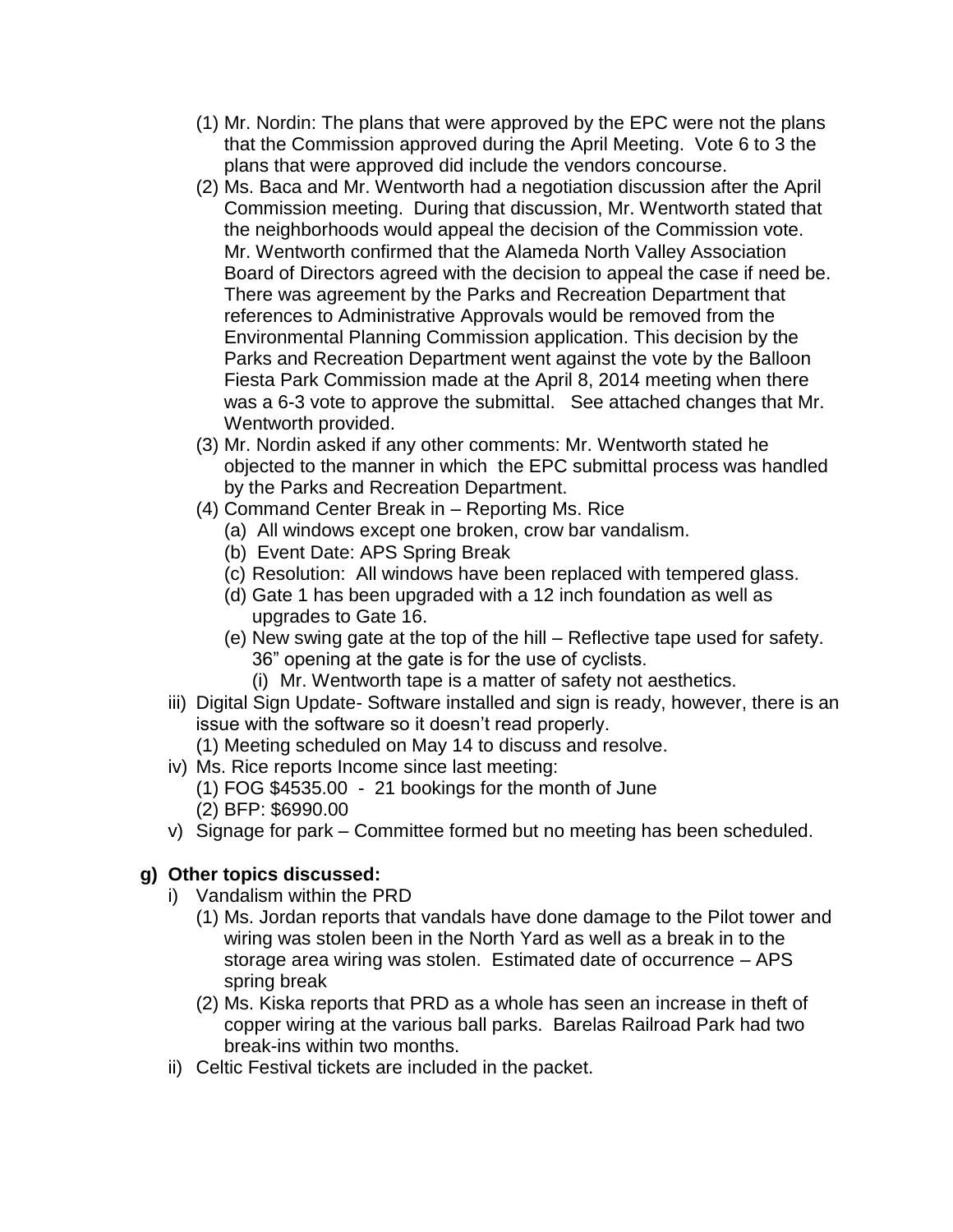- iii) Wentworth noted that in the past two tickets were provided to Commission members to encourage them to attend events so they could see firsthand how events were staged and managed. The two tickets allowed members to take their spouses or friends. The practice was never abused and was always agreed to by event sponsors.
- iv) Wine Festival: Tickets will be distributed.

### **6. OLD BUSINESS**

### **a) FY15 GO Bond Request – update**

- **i)** Ms. Kiska reports Christina Sandoval has put together a package but it is not available for distribution. Once received it will be provided to the Commission.
	- **(1)** Mr. Nordin reports the last version showed \$1,000,00.00 for Balloon Fiesta.
- **b) Annual Report – Meeting set for later this month on the 20th of May.** 
	- i) Mr. Wentworth unable to make that meeting. Ms. Kiska and Mr. Wentworth will contact each other to reschedule at a later date that is available.

### **c) Capital Improvements to the Park**

- i) Mr. Nordin asked about bond updates: Ms. Kiska will provide at the June Meeting.
- ii) Building started bond up to \$11 million ?

## **d) How to recognize past Board / Commission Members**

- **i)** Mr. Nordin requests any updates on how to do this.
	- **(1)** Only idea is to incorporate them into the buildings.
	- **(2)** Ms. Jordan reports the street by the Molina building has been named but the sign has not been put up.
		- **(a)** Mr. Olson will contact the DMD Streets Division to try to get that completed.

#### **7. NEW BUSINESS: None**

### **8. Meeting concluded at 6:48 pm**

### **NEXT COMMISSION MEETING- June 10, 2014**

#### **Attachment:**

**Sid Cutter's Pilots Pavilion - Proposed Findings and Conditions for Albuquerque Environment Planning Commission – Agreed upon by Parks and Recreation and the Alameda North Valley Association and the Wildflower Neighborhood Association:**

Finding #2: Amend this finding as follows: "The request will allow the development of an 18,000 square foot multi-purpose building.

Finding #8: Replace this finding with the following: "The Main Street Promenade and the associated vendor structures shall be submitted at a future date for approval by the